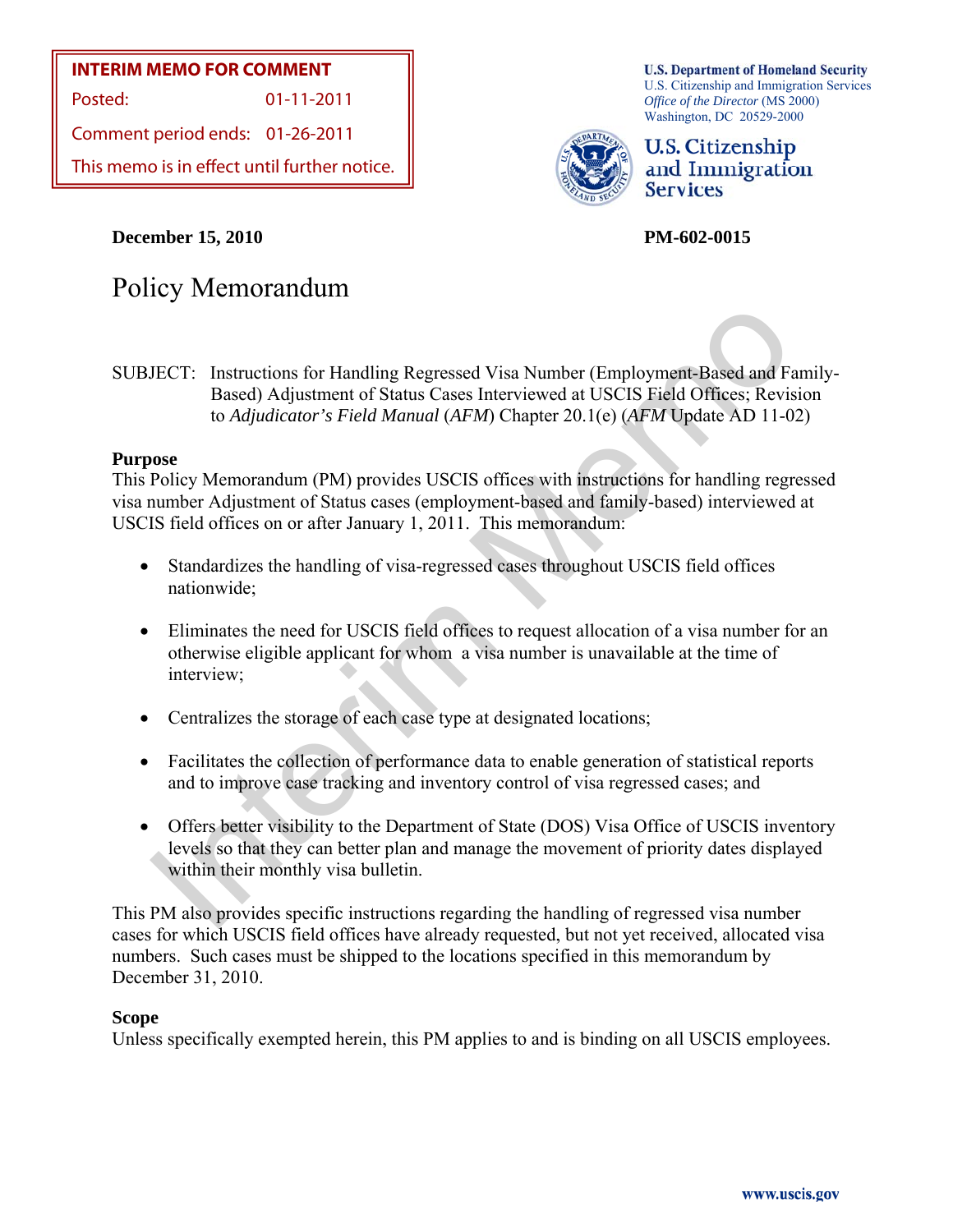## **Policy**

Effective January 1, 2011, all:

- Employment-based cases where a visa number is not immediately available at the time of adjudication must be transferred to the Texas Service Center (TSC); and
- Family-based cases where a visa number is not immediately available at the time of adjudication must be transferred to the National Benefits Center (NBC).

adjudication must be transferred to the National Benefits Center (NBC).<br>
IS field offices should ensure that the interview and all other processing requirements<br>
per requesting a visa number from DOS) have been completed b USCIS field offices should ensure that the interview and all other processing requirements (except requesting a visa number from DOS) have been completed before transferring such cases to the TSC or NBC. In these cases, a visa number should not be requested by USCIS field offices because the TSC or NBC will do so.

### **Implementation**

### **a. Guidance**

The following processing guidance is to be followed by USCIS field offices handling employment- or family-based cases where a visa number is not readily available at the time of adjudication:

### USCIS field offices must:

- 1. Conduct and complete the interview.
- 2. Ensure that all security and background related checks have been completed.
- 3. Ensure that all eligibility and documentary requirements are met.
- 4. Resolve all issues pertaining to the case, either at the time of the interview or through the use of a Request for Evidence (as applicable).
- 5. Deny the case, if warranted, following established procedures. In such cases, no visa number should be requested.
- 6. If the applicant appears eligible, determine visa number availability:
	- a. If a visa number is immediately available, request allocation of a visa number through Consolidated Consular Database (CCD)/Immigrant Visa Management System (IVAMS) and approve the case; or
	- b. If a visa number is not immediately available, complete a pre-adjudication worksheet (**Attachment A**), but DO NOT request allocation of a visa number through CCD/IVAMS.
- 7. Update the case as "Regressed Visa Number" in Interim Case Management Solution (ICMS).
- 8. Place the completed pre-adjudication worksheet on the non-record (right-side) side of the A-file.

A. If the case is Employment-based, route the A-file to the TSC – Upon receipt of the A-file from USCIS field offices, the TSC must: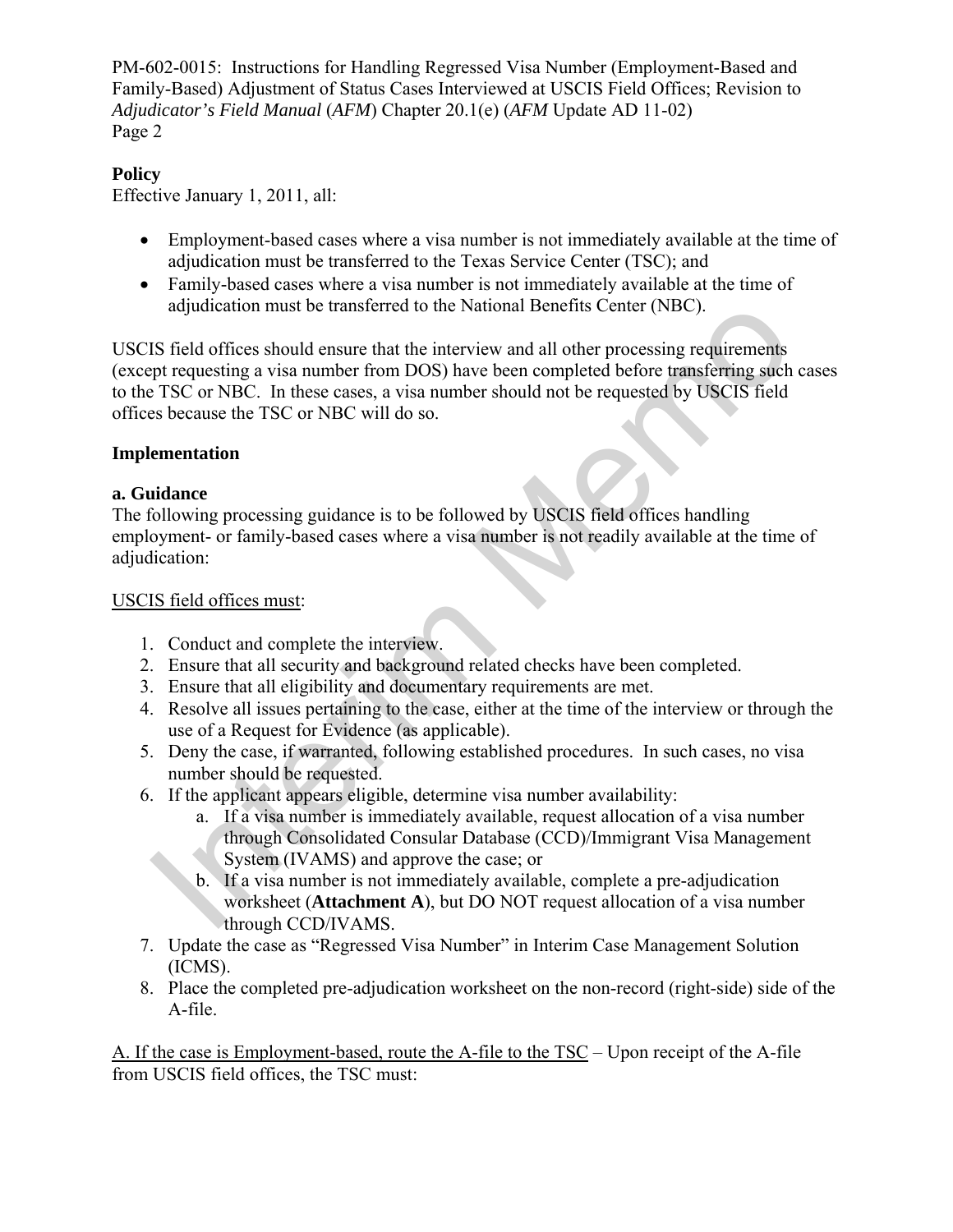- 1. Verify that the A-file contains a completed pre-adjudication worksheet. If the preadjudication worksheet is not included with the A-file or incomplete, the case must be returned to the initiating USCIS field office.
- 2. Send an email to "NBC C3 Relocate" mailbox indicating the Form I-485 receipt number and request biometrics transfer or clone (NOTE: Upon receipt of email from the TSC, the NBC must relocate the Form I-485 information in CLAIMS LAN to the TSC).
- 3. Verify case information and request allocation of a visa number in IVAMS through CCD.
- 4. Enter case in established regressed visa number National File Tracking System (NFTS) code(s).
- 5. Store case locally and track pending case information.
- 6. Ensure that the applicant maintains eligibility for adjustment of status and that all security checks are current and valid at the time of final adjudication.
- 7. Complete the Form I-485 adjudication when DOS allocates a visa number for the applicant.

B. If the case is Family-based, route the A-file to the NBC – Upon receipt of the A-file from USCIS field offices, the NBC must:

- 1. Verify that the A-file contains a completed pre-adjudication worksheet. If the preadjudication worksheet is not included with the A-file or incomplete, the case must be returned to the initiating USCIS field office.
- 2. Verify case information and request allocation of a visa number in IVAMS through CCD.
- 3. Enter case in established regressed visa number National File Tracking System (NFTS) code(s).
- 4. Store case locally and track pending case information.
- 5. Ensure that the applicant maintains eligibility for adjustment of status and that all security checks are current and valid at the time of final adjudication.
- 6. Complete the Form I-485 adjudication when DOS allocates a visa number for the applicant.

# **b. Implementation Date**

Furt case information and request at<br>once and reduced and the match and the set and the set of the set of<br>matched respective and the applicant maintains eligibility for adjustment of status and that all set<br>once case loca This PM takes effect January 1, 2011. On or after January 1, 2011, USCIS field offices must not request visa numbers for cases where a visa number is not immediately available at the time of adjudication. Such cases must be expedited to the appropriate location as defined in this memorandum using the pre-adjudication worksheet (**Attachment A**). These cases may be shipped as soon as they are completed and ready for transfer; no manifest is required.

After the implementation date, USCIS field offices are required to request visa numbers only when a case is approvable and a visa number is immediately available. All cases, approvable or deniable, must be adjudicated locally by following the currently established procedures.

If the case appears to be approvable but a visa number is not immediately available at the time of adjudication, then USCIS field offices must not request a visa number and the case must be sent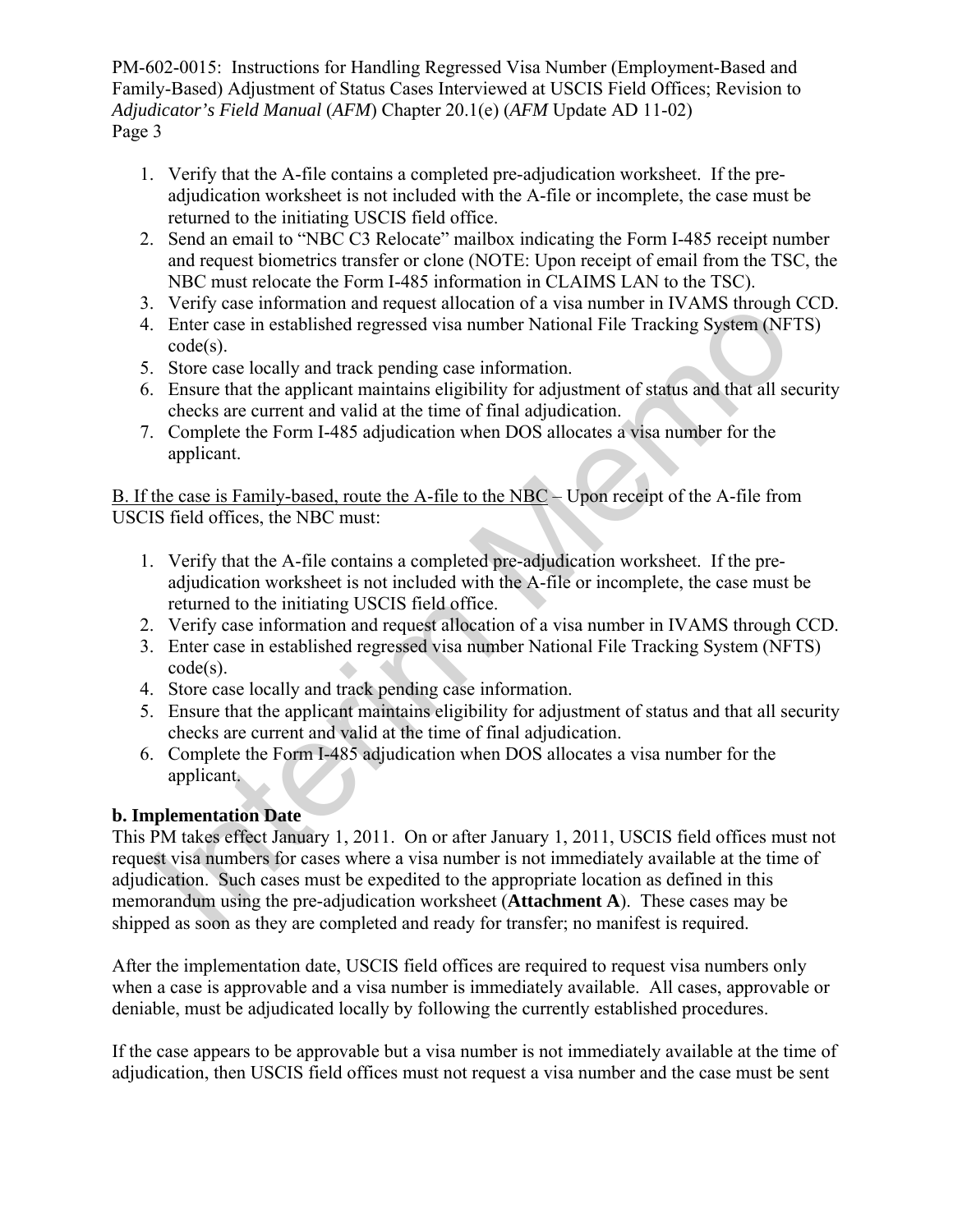to the appropriate location, either TSC or the NBC. The TSC or the NBC must then directly request allocation of visa numbers for the cases.

For additional operational assistance regarding the processing requirements established in this PM, USCIS offices should contact Vinay Singla (Field Operations Directorate) or Rishiram Lekhram (Service Center Operations Directorate), through appropriate channels.

### **c. Recording of Statistics (G-22 reporting)**

USCIS field offices must record the number of interviewed regressed visa number cases shipped to the TSC and/or the NBC on their G-22 report under the column for "Center Processing Complete" and **not** under the column for "Transfers Out." All labor hours must be recorded on the line for "I-485 Employment Adjustment" or the line for "I-485 Family Adjustment," as appropriate.

cording of Statistics (G-22 reporting)<br>IS field offices unst record the number of interviewed regressed visa number cases shiff edd offices unst record the number of interviewed regressed visa number cases shifted offices The receiving office (TSC or NBC) must record the number of regressed visa number cases received and report it under the column for "Transfers In." All completions for regressed visa number cases must be reported on the G-22 report and Performance Reporting Tool (PRT) by the designated location performing the **final** adjudication of the case. The NBC will report this data on the "N" record production report associated with the appropriate USCIS field office, while TSC will continue to report this data on their "S" record.

The TSC and NBC must continue to provide inventory counts of regressed visa number cases to the HQ Office of Performance & Quality (Performance Management Branch) via the monthly pipeline report following current procedures.

### **d. Special instructions for Visa Regressed Cases Pending in IVAMS on or before December 31, 2010**

USCIS field offices must continue to follow the existing practice of requesting a visa number until the end of December 2010. However, USCIS field offices must now begin shipping their currently pending visa regressed cases to the appropriate designated storage location for case type (employment-based I-485 cases to the TSC and family-based I-485 cases to the NBC), as established in this memorandum, using the attached pre-adjudication worksheet (**Attachment B**).

All pending cases must be received at the appropriate location by December 31, 2010. These cases must be shipped in boxes and each box must contain the attached manifest (**Attachment C**). The use of this manifest is only required for shipping pending cases for which a visa number was previously requested. A manifest is no longer required once all these cases have been shipped.

For cases where a request for visa allocation was initiated by field offices before January 1, 2011, DOS will continue to notify USCIS field offices of visa number availability via email to their unique office visa regressed mailbox. USCIS field offices must promptly forward those notifications to the visa regressed mailbox of the designated location storing the case for final adjudication. The visa regress mailbox information for the designated locations is as follows: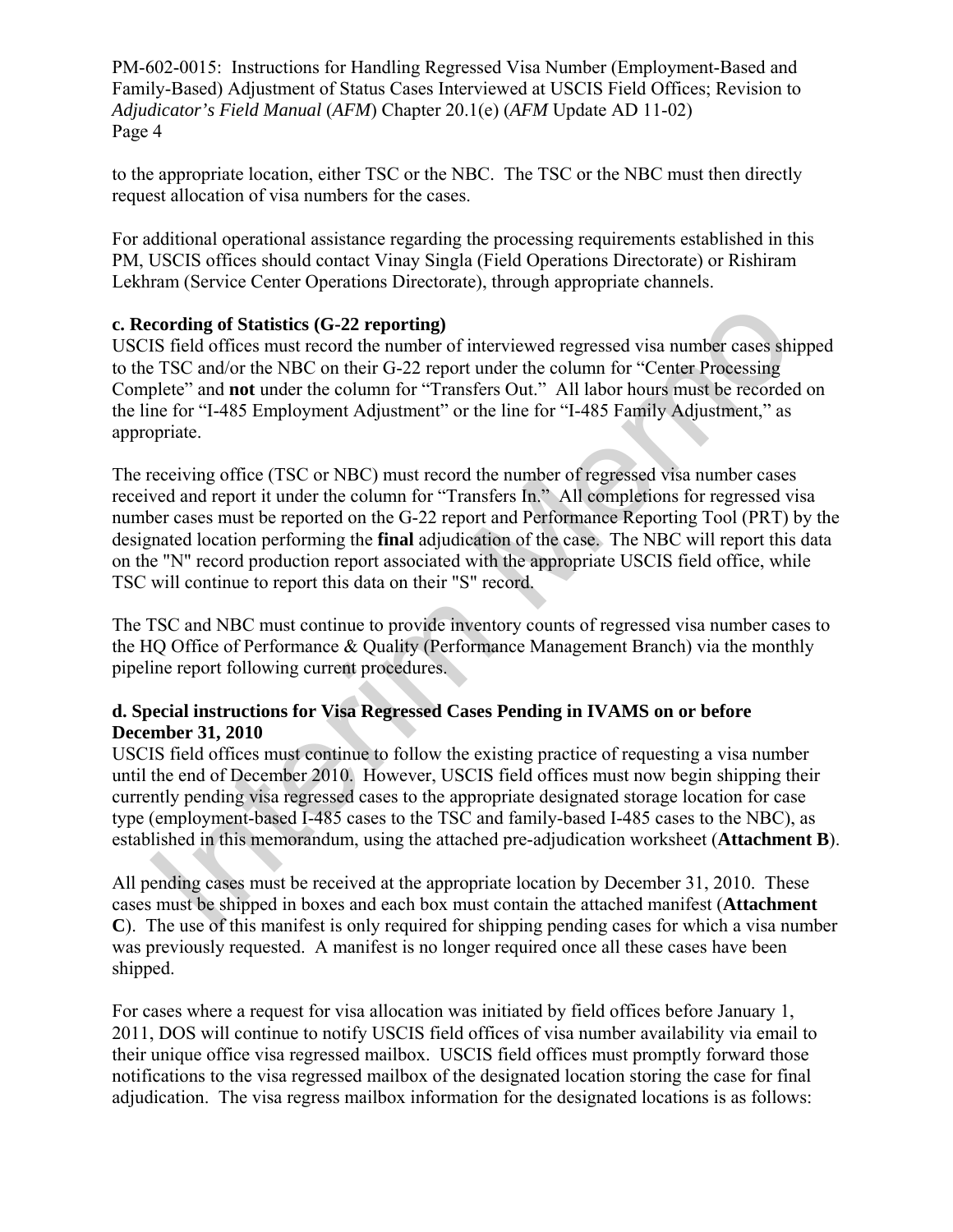Texas Service Center: [AdjustmentIvams.TSC@dhs.gov](mailto:AdjustmentIvams.TSC@dhs.gov) (TSCAdjustmentsIVAMS) National Benefits Center: [AdjustmentIvams.NBC@dhs.gov](mailto:AdjustmentIvams.NBC@dhs.gov) (NBCAdjustmentsIVAMS)

After January 1, 2011, the TSC and the NBC will receive DOS notification directly for cases where they initiated a visa number request.

### **e. Revisions to the** *AFM*

1. Chapter 20.1(e) of the *AFM* is revised to read as follows:

### (e) Regressed Visa Number Cases.

If they immated a Visa humber request.<br>
The they mutuated a Visa humber request.<br>
The chapter 20.1(e) of the *AFM* is revised to read as follows:<br>
Regressed Visa Number Cases.<br>
1) <u>General</u>. Generally, the availability da (1) General. Generally, the availability dates on the Visa Bulletin move forward, but they sometimes move backward, or "regress." If a visa number regresses after an alien has properly filed an application for adjustment of status, and the alien appears to be eligible for such adjustment, he or she is allowed to remain in the United States until a visa number again becomes available. The application is held in abeyance pending a visa number availability only if the application is otherwise approvable. While the case is awaiting availability of the regressed visa number, the alien is eligible for issuance of interim benefits such as an employment authorization document and advance parole for the purposes of employment and travel outside the United States and return, respectively, at the discretion of the director having jurisdiction over the matter (see *AFM* **Chapter 54**). However, if the alien is ineligible for adjustment due to an issue not related to visa availability (e.g., inadmissibility under **section 212(a)** of the Act), the application should be denied accordingly. Therefore, the adjudication (including the interview) should proceed regardless of the visa number availability at the time of adjudication to determine the applicant's eligibility.

(2) Handling of Visa-Regressed Cases by USCIS Field Offices. If a visa number is not immediately available at the time of adjudication, USCIS Field Offices must transfer all regressed visa number cases to the designated locations described below. USCIS Field Offices should ensure that the interview and all other required processing requirements (except request for allocation of visa number from DOS) have been completed before transferring those cases. For those cases, a visa number should not be requested by USCIS Field Offices because the request for allocation of the visa number will be initiated by the office that will be storing the case. **Note:** Headquarters sent appropriate worksheet and manifest forms to all field offices as attachments to the December 15, 2010 memorandum "Instructions for Handling Regressed Visa Number (Employment-based and Family-based) Adjustment of Status Cases Interviewed at USCIS Field Offices."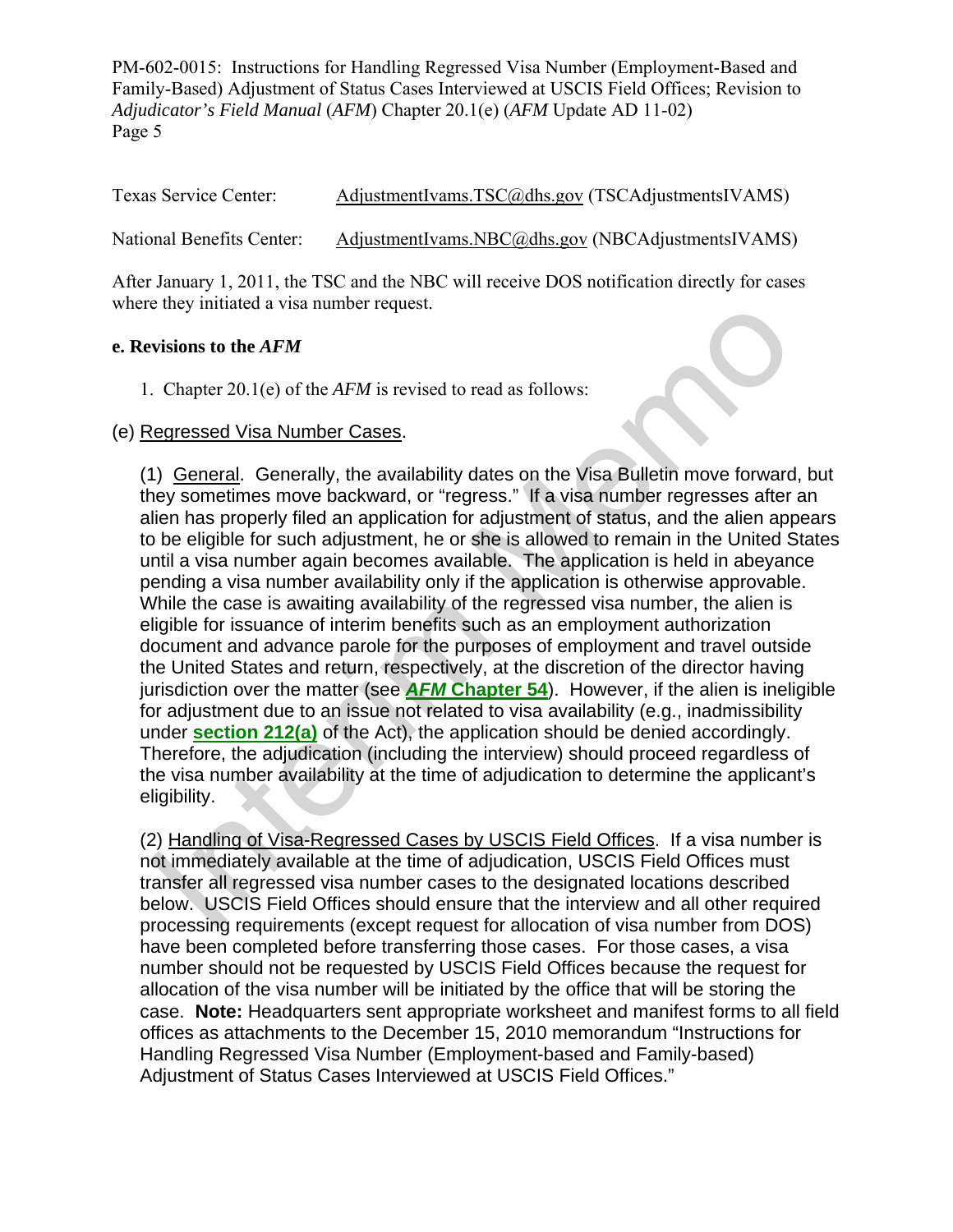(A)Employment-based Cases. After completing case processing at the local level, USCIS Field Offices must transfer all employment-based regressed visa number cases to the Texas Service Center (TSC).

(B) Family-based Cases. Upon completion of case processing at the local level, USCIS Field Offices must transfer all family-based regressed visa number cases to the National Benefits Center (NBC).

2. The *AFM* **Transmittal Memorandum** button is revised by adding, in numerical order, a new entry to read:

| AD 11-02   | Chapter 20.1(e) | Provides guidance on transferring visa-         |
|------------|-----------------|-------------------------------------------------|
| 12/15/2010 |                 | regressed adjustment of status cases from field |
|            |                 | offices to the TSC or NBC.                      |

### **Use**

2. The *AFM* **Transmittal Memorandum** button is revised by adding, in numerical<br>a new entry to read:<br> $\frac{1-02}{1-02}$  Chapter 20.1(e) Provides guidance on transferring visa-<br>forgressed adjustment of status cases from<br>offic This PM is intended solely for the guidance of USCIS personnel in the performance of their official duties. It is not intended to, does not, and may not be relied upon to create any right or benefit, substantive or procedural, enforceable at law or by any individual or other party in removal proceedings, in litigation with the United States, or in any other form or manner.

### **Contact Information**

Questions or suggestions regarding this memorandum should be addressed to the Field Operations Directorate through appropriate supervisory channels.

### **Attachments**

- A. Pre-adjudication worksheet for cases in which allocation of a visa number has not been previously requested *(To be used on or after January 1, 2011)*
- B. Pre-adjudication worksheet for cases in which allocation of a visa number has previously been requested *(To be used on or before December 31, 2010)*
- C. Manifest for shipping cases for which allocation of a visa number has previously been requested *(To be used on or before December 31, 2010)*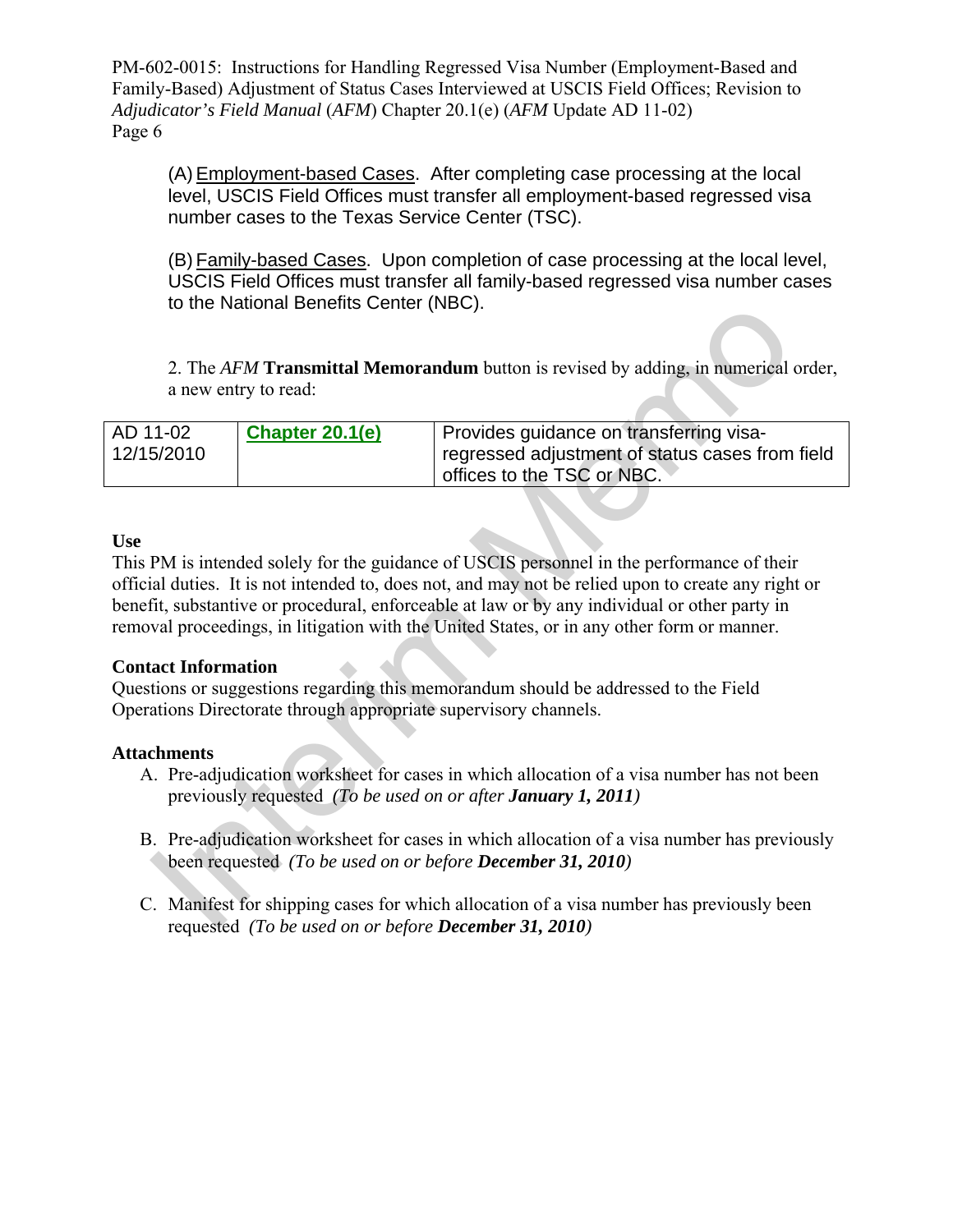# **Attachment A**

| $A#$ :                                                                                            |                                                                                                  |  |
|---------------------------------------------------------------------------------------------------|--------------------------------------------------------------------------------------------------|--|
| PRE-ADJUDICATED<br>(VISA NOT AVAILABLE)<br>$\Box$ Family<br>$\Box$ Employment                     | <b>FINAL ADJUDICATION</b><br>(VISA AVAILABLE)                                                    |  |
| <b>TSC</b><br><b>NBC</b>                                                                          |                                                                                                  |  |
| Case: $\Box$ PRINCIPAL $\Box$ DERIVATIVE                                                          |                                                                                                  |  |
| Preference Category:                                                                              |                                                                                                  |  |
| Priority Date:                                                                                    | NOTE:                                                                                            |  |
| Country of chargeability:                                                                         | <b>REQUEST VISA NUMBER</b>                                                                       |  |
| NO<br>Family Pack:<br><b>YES</b>                                                                  |                                                                                                  |  |
| All files together: YES<br>N <sub>O</sub>                                                         |                                                                                                  |  |
| Other $A#(s)$ if all files NOT together:                                                          |                                                                                                  |  |
|                                                                                                   |                                                                                                  |  |
|                                                                                                   |                                                                                                  |  |
| Mark each item as appropriate:                                                                    | Mark each item as appropriate:                                                                   |  |
| □ IBIS COMPLETED & CURRENT                                                                        | $\Box$ IBIS COMPLETED & CURRENT                                                                  |  |
| <b>NAME CHECK CLEARED</b>                                                                         | <b>NAME CHECK CLEARED</b>                                                                        |  |
| <b>E FINGERPRINTS VALID</b>                                                                       | <b>E FINGERPRINTS VALID</b>                                                                      |  |
| <b>IN ALL ELIGIBILITY REQS. MET</b>                                                               | □ IVAMS PRINT-OUT SHOWING VISA<br>APPROVAL INCLUDED IN A-FILE                                    |  |
| <b>III ALL DOCUMENTARY REQS. MET</b>                                                              |                                                                                                  |  |
| □ CASE UPDATED AS "REGRESSED VISA NUMBER" IN<br><b>ICMS</b>                                       | □ CASE UPDATED AS "APPROVED"<br><b>IN GUI/CLAIMS</b>                                             |  |
| If you cannot mark each and every item listed above, you<br>cannot pre-adjudicate this case: STOP | If you cannot mark each and every item<br>listed above, you cannot adjudicate this<br>case: STOP |  |
| <b>Immigration Services Officer:</b>                                                              | <b>Immigration Services Officer:</b>                                                             |  |
| Case approvable upon visa availability                                                            | Case approved                                                                                    |  |
| NAME:                                                                                             | NAME:                                                                                            |  |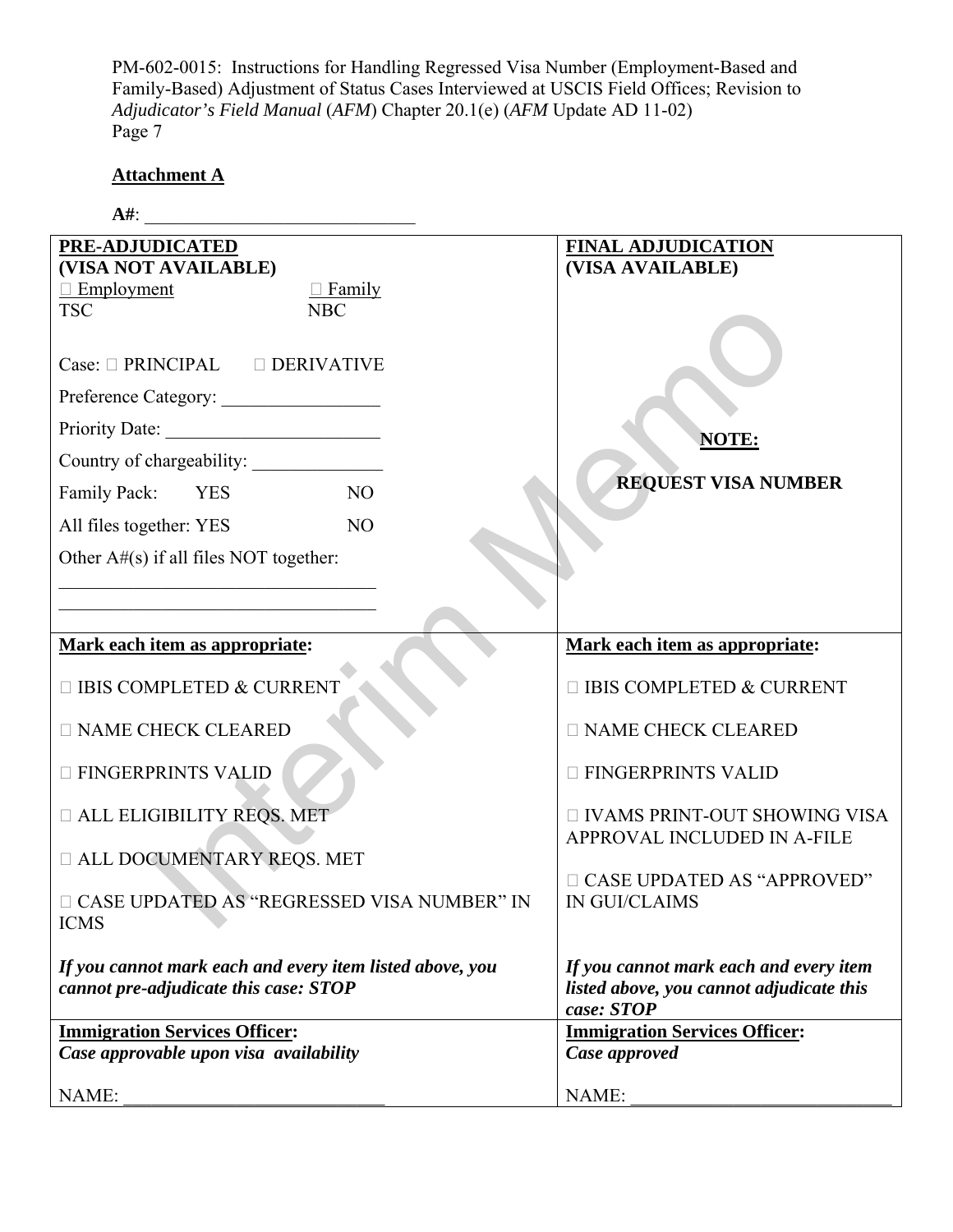| SIGNATURE:               | SIGNATURE:               |
|--------------------------|--------------------------|
| <b>OFFICE/NFTS CODE:</b> | <b>OFFICE/NFTS CODE:</b> |
| DATE SENT:               | DATE ADJUDICATED:        |

# For use after JANUARY 1, 2011 **For use after JANUARY 1, 2011**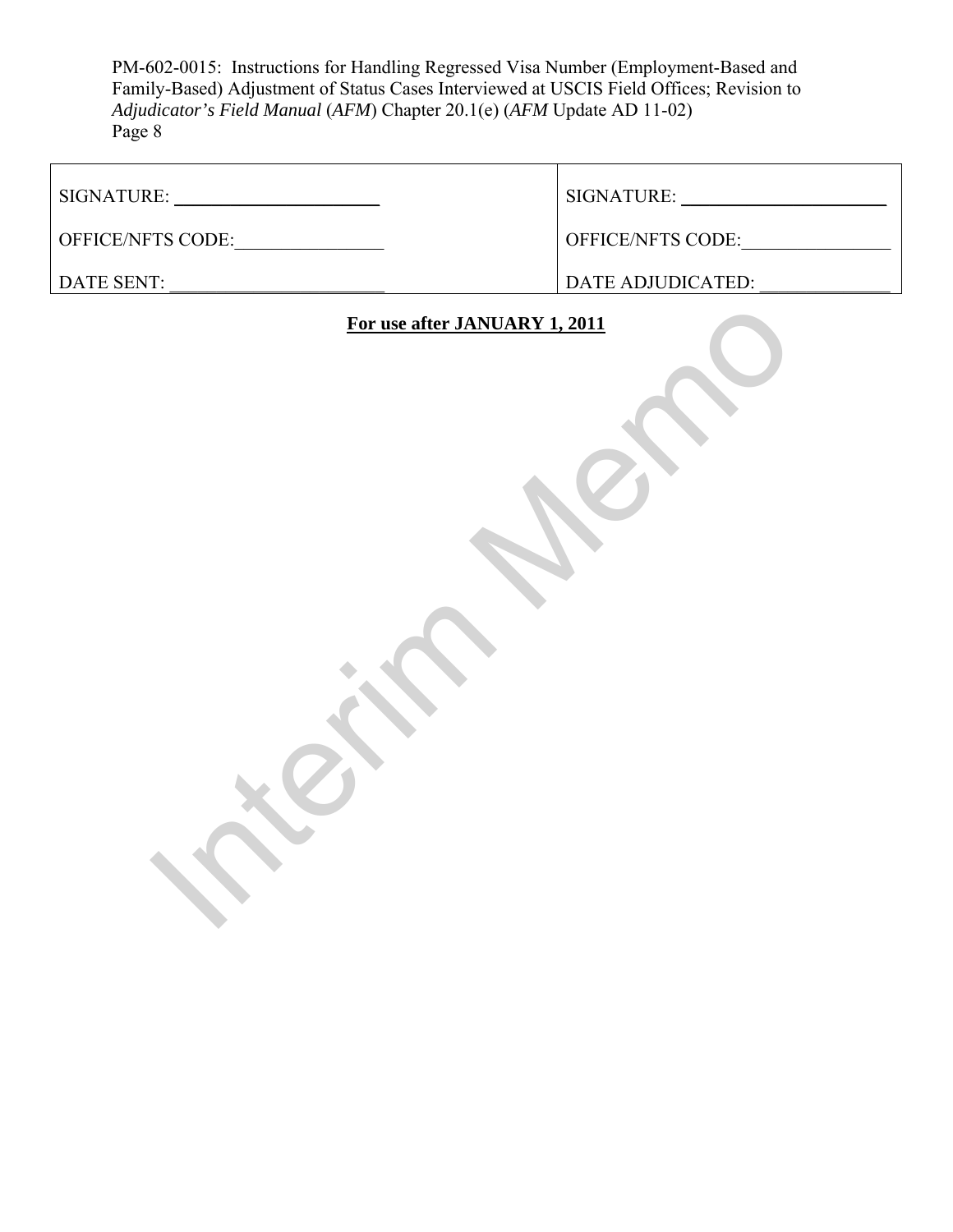# **Attachment B**

| $A#$ :                                                                                                                                  |                                                                                                  |  |
|-----------------------------------------------------------------------------------------------------------------------------------------|--------------------------------------------------------------------------------------------------|--|
| PRE-ADJUDICATED<br>(VISA NOT AVAILABLE)<br>$\Box$ Family<br>$\Box$ Employment<br><b>TSC</b><br><b>NBC</b>                               | <b>FINAL ADJUDICATION</b><br>(VISA AVAILABLE)                                                    |  |
| Case: $\Box$ PRINCIPAL $\Box$ DERIVATIVE<br>Preference Category:<br>Family Pack: YES<br>NO<br>All files together: YES<br>N <sub>O</sub> | NOTE:<br>DO NOT REQUEST VISA NUMBER                                                              |  |
| Other $A#(s)$ if all files NOT together:                                                                                                | <b>VISA NUMBER PREVIOUSLY</b><br><b>REQUESTED</b>                                                |  |
| Mark each item as appropriate:                                                                                                          | Mark each item as appropriate:                                                                   |  |
| □ IBIS COMPLETED & CURRENT                                                                                                              | □ IBIS COMPLETED & CURRENT                                                                       |  |
| <b>NAME CHECK CLEARED</b>                                                                                                               | <b>NAME CHECK CLEARED</b>                                                                        |  |
| <b>E FINGERPRINTS VALID</b>                                                                                                             | <b>E FINGERPRINTS VALID</b>                                                                      |  |
| <b>IN ALL ELIGIBILITY REQS. MET</b>                                                                                                     | □ IVAMS PRINT-OUT SHOWING VISA<br>APPROVAL INCLUDED IN A-FILE                                    |  |
| <b>II ALL DOCUMENTARY REQS. MET</b>                                                                                                     |                                                                                                  |  |
| □ CASE UPDATED AS "REGRESSED VISA NUMBER" IN<br><b>ICMS</b>                                                                             | □ CASE UPDATED AS "APPROVED"<br><b>IN GUI/CLAIMS</b>                                             |  |
| If you cannot mark each and every item listed above, you cannot<br>pre-adjudicate this case: STOP                                       | If you cannot mark each and every item<br>listed above, you cannot adjudicate this<br>case: STOP |  |
| <b>Immigration Services Officer:</b>                                                                                                    | <b>Immigration Services Officer:</b>                                                             |  |
| Case approvable upon visa availability                                                                                                  | Case approved                                                                                    |  |
| NAME:                                                                                                                                   | NAME:                                                                                            |  |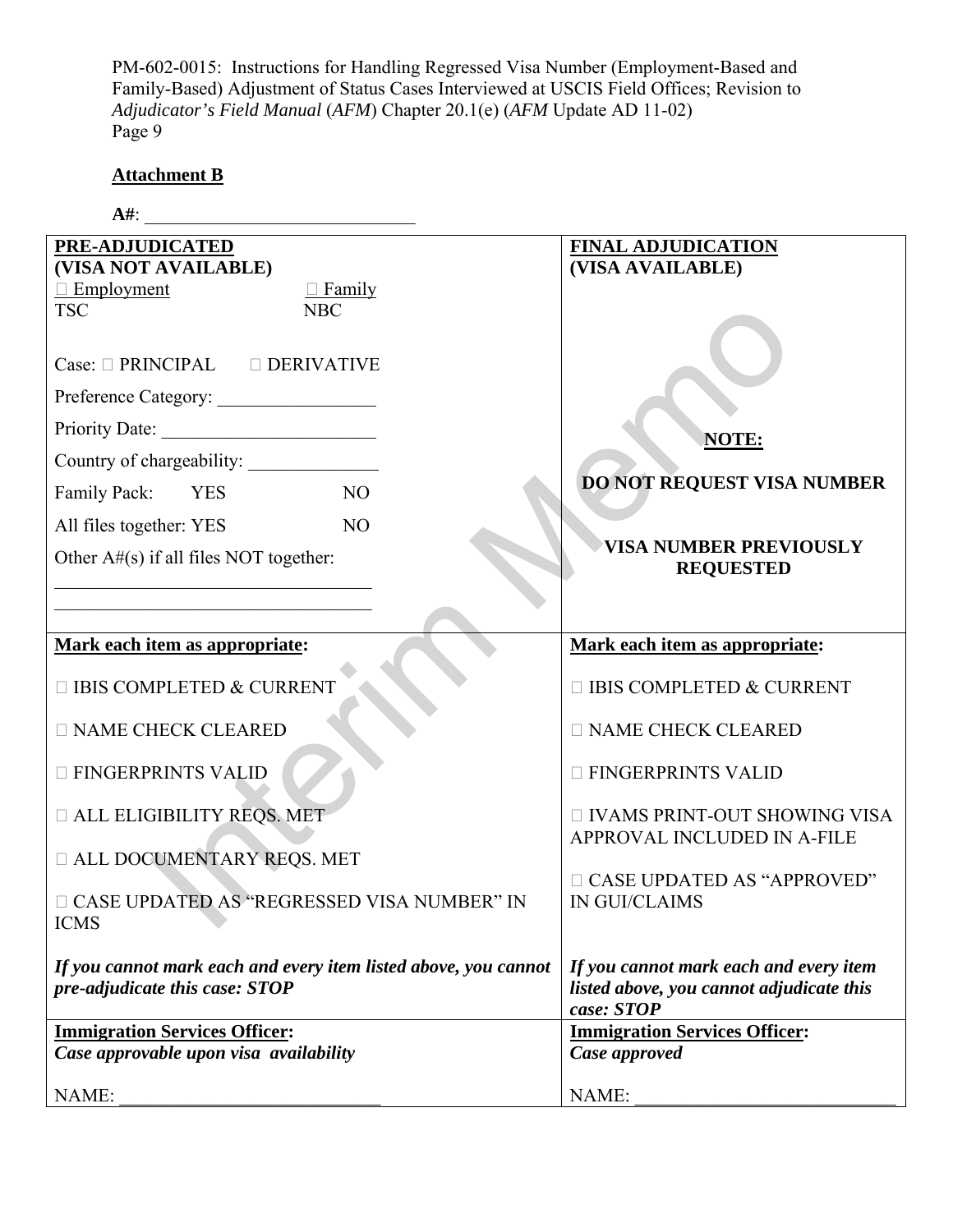| SIGNATURE:               | SIGNATURE:               |
|--------------------------|--------------------------|
| <b>OFFICE/NFTS CODE:</b> | <b>OFFICE/NFTS CODE:</b> |
| DATE SENT:               | DATE ADJUDICATED:        |

# For use before DECEMBER 31, 2010 **For use before DECEMBER 31, 2010**